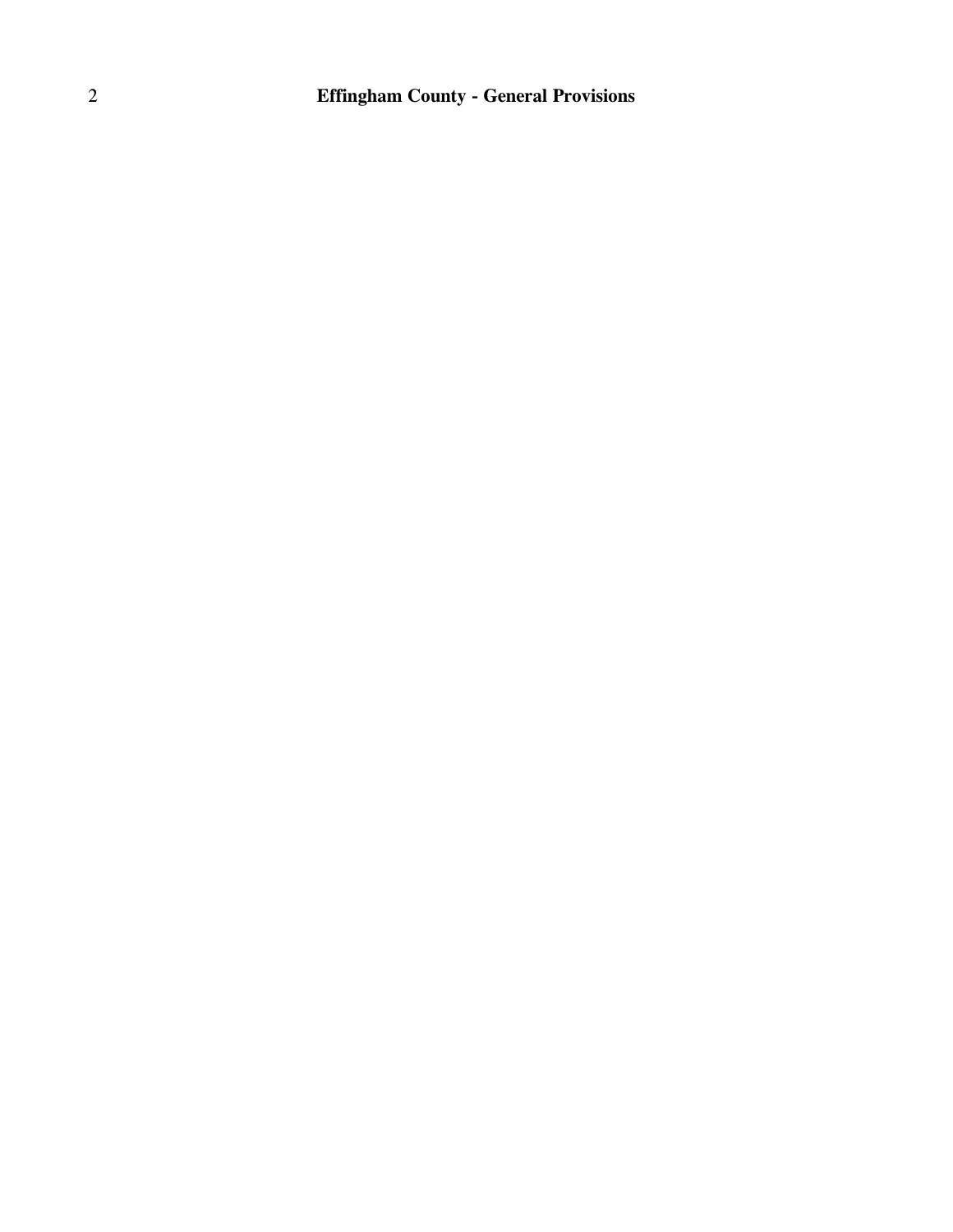# **CHAPTER 10: GENERAL CODE CONSTRUCTION; GENERAL PENALTY**

## **Section**

- 10.01 Title of code
- 10.02 Definitions
- 10.03 Section headings
- 10.04 Rules of construction
- 10.05 Official time
- 10.06 Revivor; effect of amendment or repeal
- 10.07 Reference to other sections
- 10.08 Conflicting provisions
- 10.09 Amendments to code
- 10.10 Severability
- 10.11 Reference to public office or officer
- 10.12 Errors and omissions
- 10.13 Ordinances repealed
- 10.14 Ordinances unaffected
- 10.15 Ordinances saved
- 10.16 Technical codes
- 10.17 Historical and statutory references
- 10.99 General penalty

# **§ 10.01 TITLE OF CODE.**

This codification by and for the County of Effingham shall be designated as the code of Effingham County, and may be so cited.

# **§ 10.02 DEFINITIONS.**

For the purpose of this code, the following definitions shall apply unless the context clearly indicates or requires a different meaning.

*AGENT.* A person acting on behalf of another.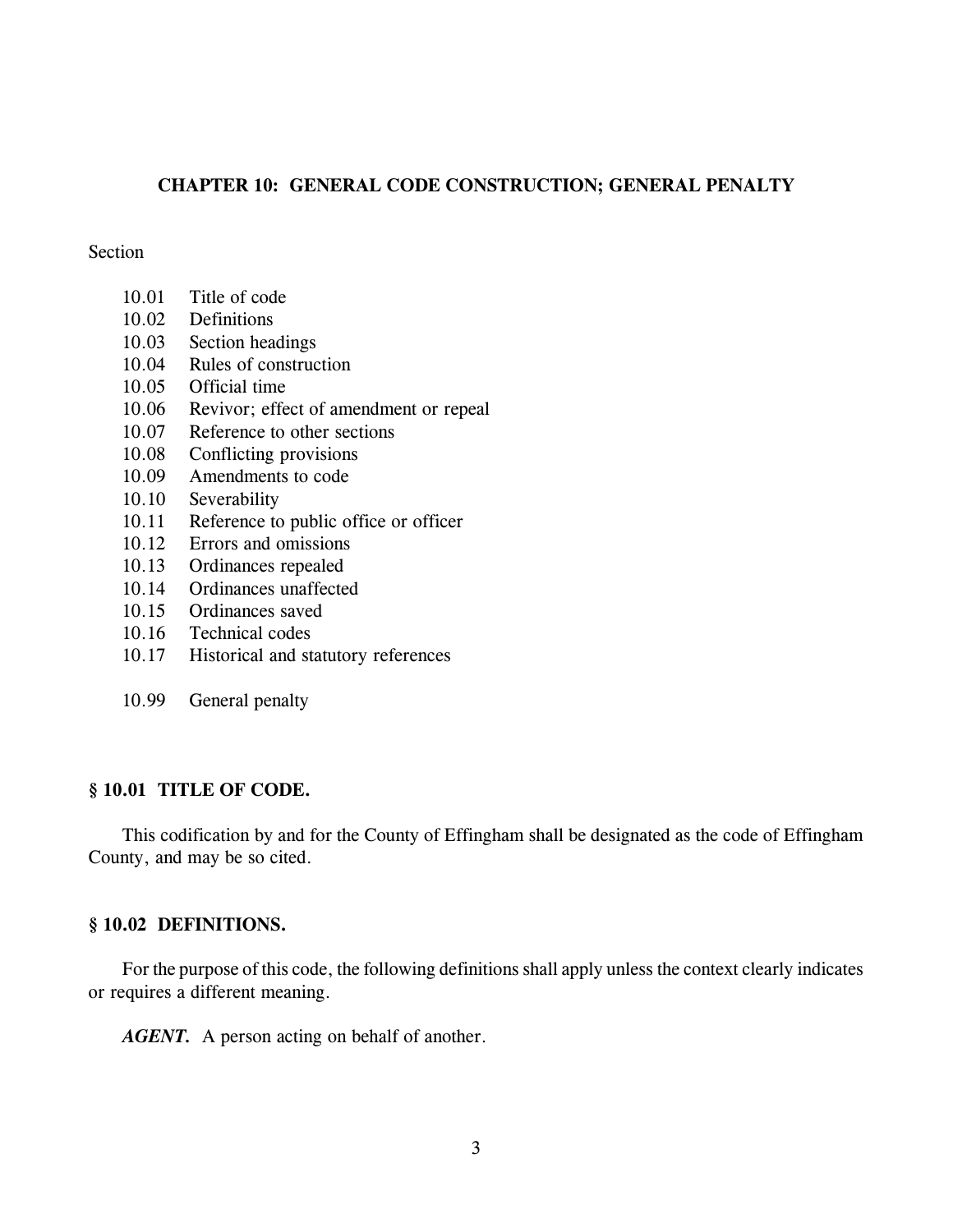*ANOTHER.* When used to designate the owner of property which is the subject of an offense, includes not only natural persons but also every other owner of property.

*BOARD.* The County Board of Effingham County.

*CHAIRPERSON.* The Chairperson of Effingham County Board.

*COUNTY.* Effingham County, Illinois.

*COUNTY BOARD.* The County Board of Effingham County, Illinois. (5 ILCS 70/1.07)

*COURT.* Construed to mean any court of competent jurisdiction.

*DECREE.* Synonymous with *JUDGMENT.* (5 ILCS 70/1.24)

*DISTRICT.* A County Board district established as provided in this code.

*ELECTORS.* Persons qualified to vote for elective officers at municipal elections. (65 ILCS 5/1-1-2)

*EXECUTIVE OFFICER.* Words used for an executive or ministerial officer may include any deputy or other person performing the duties of such officer, either generally or in special cases. (5 ILCS 70/1.08)

*FEE* or *FEES.* A sum of money charged by the county for carrying on of a business, profession or occupation.

*FISCAL YEAR.* For the county, shall begin on December 1 of each year and end on November 30 of the following year (see 65 ILCS 5/1-1-2(5))

*HERETOFORE* or *HEREAFTER. HERETOFORE* means any time previous to the day on which the ordinance, resolution or statute takes effect; *HEREAFTER* means at any time after that date. (5 ILCS 70/1.17)

*HIGHWAY, ROAD* or *STREET.* May include any road laid out by authority of the United States, or of this state, or of any town or county of this state, and all bridges thereupon. (5 ILCS 70/1.16)

*ILCS*. Illinois Compiled Statutes, 1992, as heretofore and hereafter amended.

*KEEPER* or *PROPRIETOR.* Includes all persons, whether acting by themselves, or as a servant, agent or employee.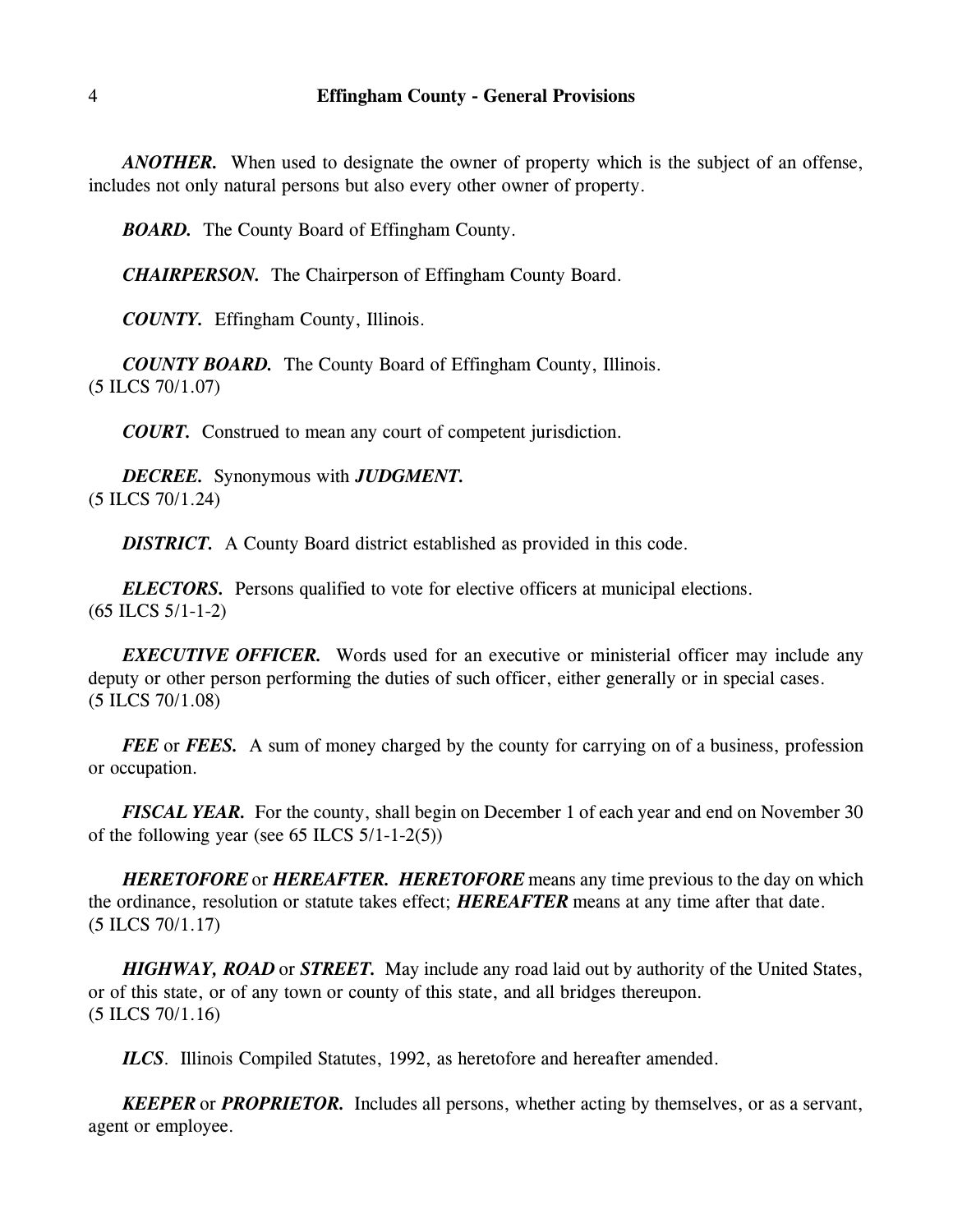# **General Code Construction; General Penalty** 5

*KNOWINGLY.* Imports only a knowledge that the facts exist which bring the act or mission within the provisions of this code. It does not require any knowledge of the unlawfulness of such act or omission.

*LAND* or *REAL ESTATE.* Includes rights and easements of an incorporeal nature.

*LEGAL HOLIDAY.* The holidays as authorized and recognized by the County Board in the employee agreement.

*LICENSE.* The permission granted for the carrying on of a business, profession or occupation.

*MAY.* The act referred to is permissive.

*MEMBER* or *BOARD MEMBER.* A person elected to serve on the County Board.

*MISDEMEANOR.* Any offense deemed a violation of the provisions of this code which is a lesser offense than a felony as defined by state law.

*MONTH.* A calendar month. (5 ILCS 70/1.10)

*MUNICIPAL CODE.* The Illinois Municipal Code, 65 ILCS 5.

*NEGLECT*, *NEGLIGENCE*, *NEGLIGENT* and *NEGLIGENTLY.* Import a want of such attention to the nature of probable consequences of the act of omission as a prudent man ordinarily bestows in acting in his or her own concern.

*NUISANCE.* Anything offensive or obnoxious to the health and welfare of the inhabitants of the county or any act or thing repugnant to or creating a hazard to or having a detrimental effect on the property of another person or to the community.

*OATH.* Includes affirmation, and *SWEAR* includes affirm. (5 ILCS 70/1.12)

*OCCUPANT*. As applied to a building or land, shall include any person who occupies the whole or any part of such building or land whether alone or with others.

*OFFENSE.* Any act forbidden by any provision of this code or the omission of any act required by the provisions of this code.

*OFFICERS AND EMPLOYEES.* Whenever reference is made in this code to a county officer or employee by title only, this shall be construed as though followed by the words "of the county" and shall be taken to mean the officer or employee of this county having the title mentioned or performing the duties indicated. No provision of this code designating the duties of any officer or employee shall be so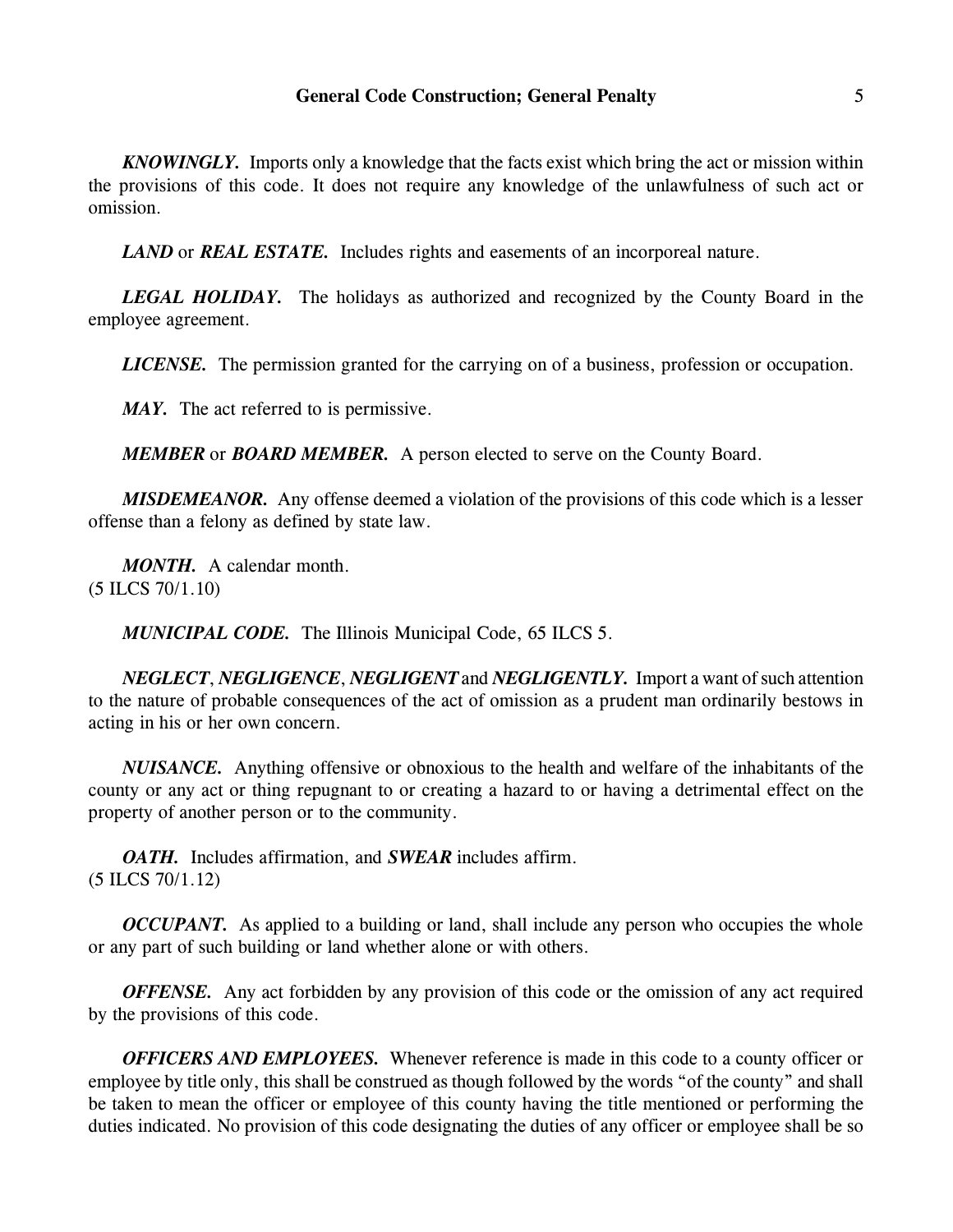construed as to make such officer or employee liable for any fine or penalty provided in this code for a failure to perform such duty, unless the intention of the County Board to impose such a fine or penalty on such officer or employee is specifically and clearly expressed in the section creating the duty.

*OFFICIAL TIME.* Central standard time shall be the official time for the transaction of county business, except during applicable daylight savings time set by national or state standards when the official time shall be advanced one hour. All clocks and other timepieces in or upon public buildings or other premises maintained by or at the expense of the county shall be set and run at the *OFFICIAL TIME* prescribed by this definition.

*OPERATOR.* The person who is in charge of any operation, business or profession.

*OWNER.* When applied to property, includes any part owner, joint owner, purchaser and seller under a contract and/or deed, or tenant in common of the whole or part of the property, and includes any beneficiary of a land trust which owns property.

*PERSON*. Any legal person; includes associations, partnerships, corporations, joint ventures and bodies politic and corporate as well as individuals. (5 ILCS 70/1.05)

*PERSONAL PROPERTY.* Includes all property, except real.

**POLICE OFFICERS.** Police officers employed and in the service of the Effingham County. **POLICE FORCE** shall be construed to include such persons in the employ of a county as members of the Department of Police, who are or shall hereafter be appointed and sworn as *POLICE OFFICERS*. (5 ILCS 70/1.20)

*PREMISES.* As applied to property, includes land and buildings.

*PROPERTY.* Includes real, personal, mixed estates and other interests.

*PUBLIC AUTHORITY.* Includes school districts; units of legal government; the village, city, county, state or federal governments, officers and agencies thereof, or any commissions or committees thereof; or any duly authorized public official.

*PUBLIC PLACE.* Includes any street, sidewalk, park, cemetery, school yard, body of water or watercourse, public conveyance or any other place for the sale of merchandise, public accommodation or amusement.

*REAL PROPERTY.* Includes lands, tenements and hereditaments.

*REGISTERED MAIL.* Includes certified mail and *CERTIFIED MAIL* includes registered mail.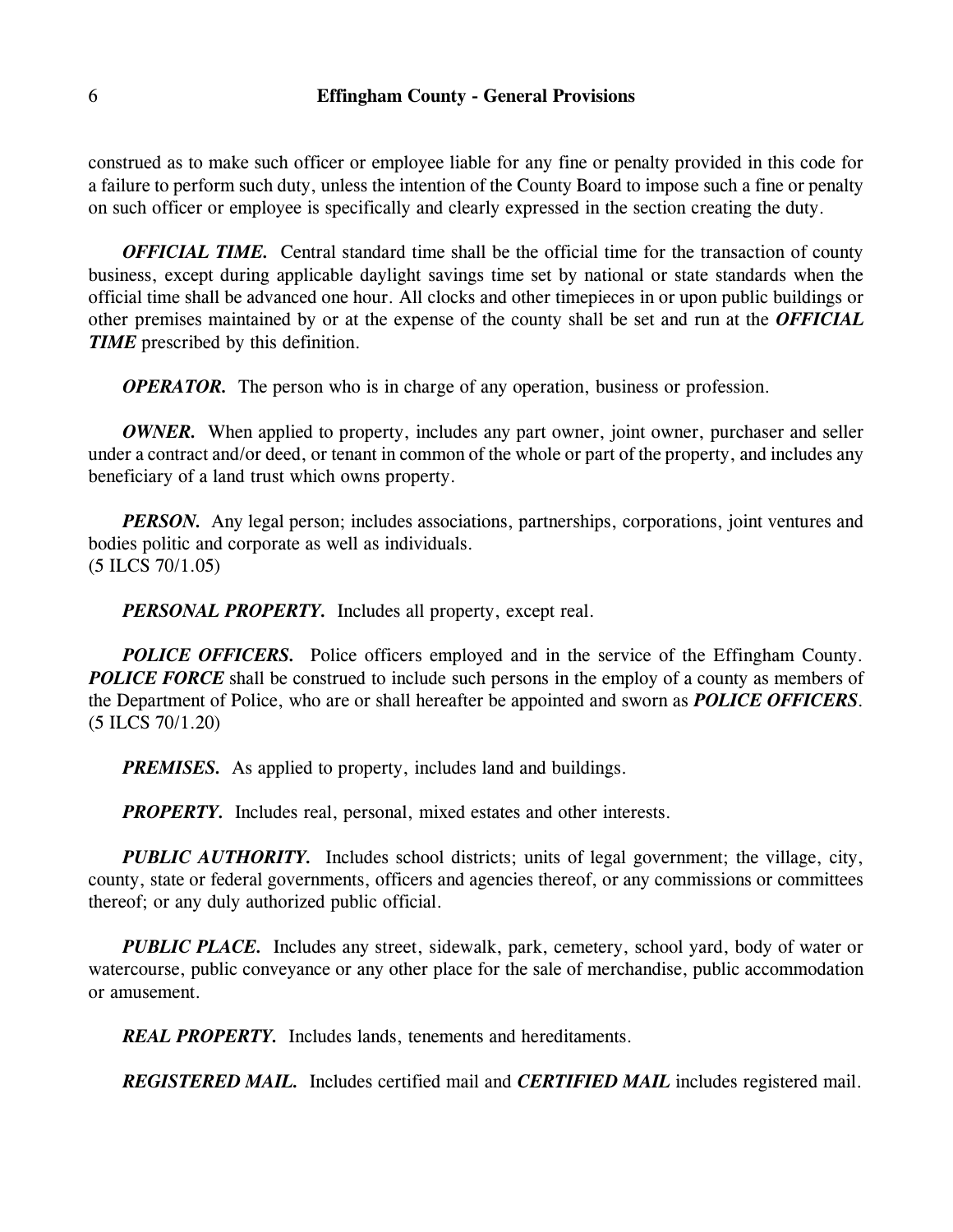*RETAILER.* Relates to the sale of goods, merchandise, articles or things in small quantities direct to the consumer.

*SHALL.* The act referred to is mandatory.

*SIDEWALK.* That portion of the street between the curb lines, or the lateral lines of a roadway, and the adjacent property lines, intended for use of pedestrians. 625 ILCS 5/1-188)

*SPECIAL DISTRICTS.* The meaning ascribed in Article VII of the Constitution of the State of Illinois of 1970. (5 ILCS 70/1.29)

*STATE.* The State of Illinois.

*STREET.* Where the context admits, includes alleys, lanes, courts, boulevards, squares and other public thoroughfares.

*TENANT* or *OCCUPANT*. As applied to premises, includes any person holding a written or oral lease, or who actually occupies the whole or any part of the premises, alone or with others.

*THIS CODE* or *THIS CODE OF ORDINANCES.* The county code hereby adopted, and as hereinafter modified by amendment, revision and by the adoption of new titles, chapters or sections.

**TOWNSHIP** or **TOWN.** Shall apply interchangeably to the type of government organization established in accordance with the provisions of the Township Law of 1874 (see 10 ILCS 5/1-3).

*UNITS OF LOCAL GOVERNMENT.* The meaning established in § 1 of Article VII of the Constitution of the State of Illinois of 1970. (5 ILCS 70/1.28)

*WEEK.* Seven consecutive days.

*WHOEVER.* Includes all persons, natural and artificial; partners; principals, agents and employees; and all officials, public or private.

*WHOLESALER* and *WHOLESALE DEALER.* Relates to the sale of goods, merchandise, articles or things in quantity to persons who purchase for the purpose of resale.

*WILLFULLY.* When applied to the intent with which an act is done or omitted, implies simply a purpose or willingness to commit the act or make the omission referred to. It does not require any intent to violate law, or to injure another, or to acquire an advantage.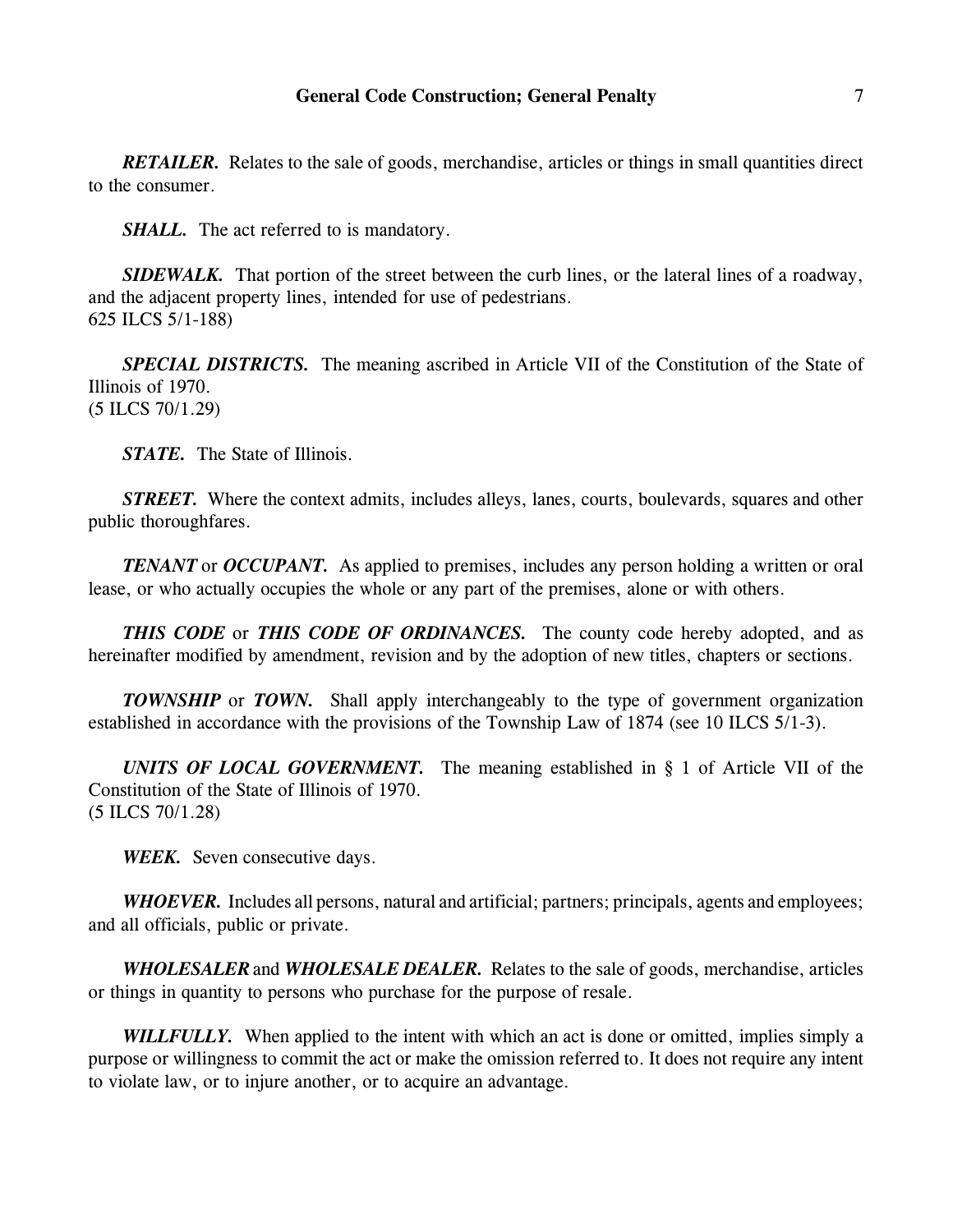*WRITTEN* or *IN WRITING.* Includes printing, electronic and any other mode of representing words and letters; but when the written signature of any person is required by law on any official or public writing or bond, required by law, it shall be:

(1) In the proper handwriting of that person, or in case he or she is unable to write, his or her proper mark; or

(2) An electronic signature as defined in the Electronic Commerce Security Act, 5 ILCS 175/1-101 et seq., except as otherwise provided by law. (5 ILCS 70/1.15)

*YEAR.* A calendar year unless otherwise expressed; and the word *YEAR* alone is equivalent to the expression "Year of Our Lord". (5 ILCS 70/1.10) (Prior Code, § 1-1-16)

#### **§ 10.03 SECTION HEADINGS.**

Headings and captions used in this code are employed for reference purposes only, and shall not be deemed a part of the text of any section.

#### **§ 10.04 RULES OF CONSTRUCTION.**

(A) Words and phrases shall be read in context and construed according to the rules of grammar and common usage. Words and phrases that have acquired a technical or particular meaning, whether by legislative or judicial definition or otherwise, shall be construed accordingly.

(B) As used in this code, unless the context otherwise requires, the following rules will be followed.

(1) The singular shall include the plural, and the plural shall include the singular. (5 ILCS 70/1.03)

(2) Words of one gender shall include the other genders. (5 ILCS 70/1.04)

(3) Words in the present tense shall include the future. (5 ILCS 70/1.02)

(4) *AND* may be read *OR,* and *OR* may be read *AND,* if the context admits.

(C) The time within which any act provided by law is to be done shall be computed by excluding the first day and including the last, unless the last day is Saturday or Sunday or is a holiday as defined or fixed in any statute now or hereafter in force in this state, and then it shall also be excluded. If the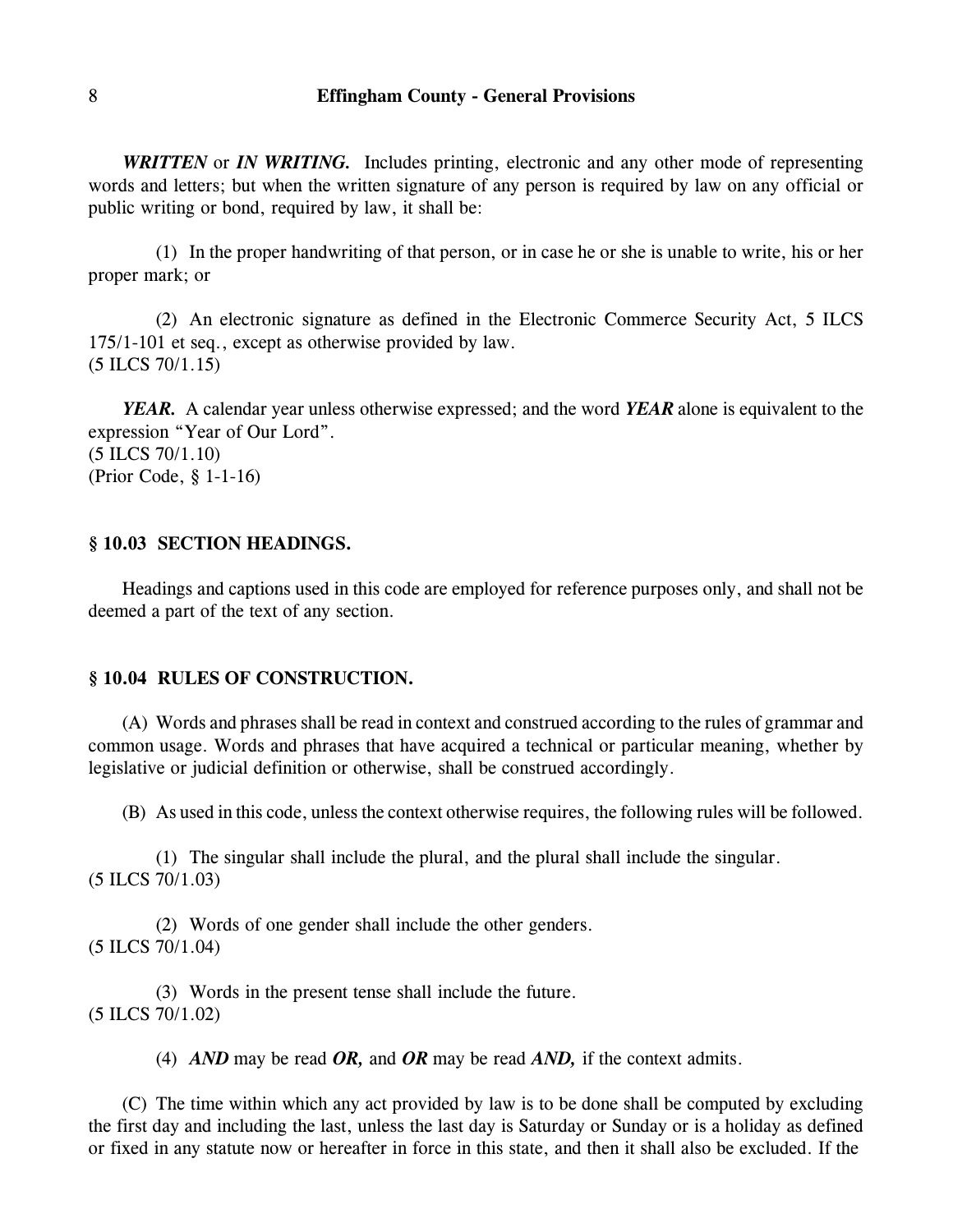# **General Code Construction; General Penalty** 9

day succeeding Saturday, Sunday or a holiday is also a holiday or a Saturday or Sunday, then the succeeding day shall also be excluded. (5 ILCS 70/1.11)

(D) When the law requires an act to be done which may by law as well be done by an agent as by the principal, the requirement shall be construed to include all such acts when done by an authorized agent.

(E) Words purporting to give joint authority to three or more municipal officers or other persons shall be construed as giving authority to a majority of the officers or persons. (5 ILCS 70/1.09)

(F) These rules of construction shall not apply to any provision of this code which shall contain any express provision excluding that construction, or when the subject matter or context of this code may be repugnant thereto.

(G) All general provisions, terms, phrases and expressions shall be liberally construed in order that the true intent and meaning of the Chairperson and the County Board may be fully carried out. (5 ILCS 70/1.01)

(H) The provisions of any ordinance, insofar as they are the same as those of any prior ordinance, shall be construed as a continuation of the prior provisions, and not as a new enactment. (5 ILCS 70/2)

### **§ 10.05 OFFICIAL TIME.**

The official time for the county shall be as set by federal law.

#### **§ 10.06 REVIVOR; EFFECT OF AMENDMENT OR REPEAL.**

(A) The repeal of a repealing ordinance does not revive the ordinance originally repealed, nor impair the effect of any saving clause therein.

(B) The reenactment, amendment or repeal of an ordinance does not do any of the following, except as provided in division (C) below:

(1) Affect the prior operation of the ordinance or any prior action taken thereunder;

(2) Affect any validation, cure, right, privilege, obligation or liability previously acquired, accrued, accorded or incurred thereunder;

(3) Affect any violation thereof or penalty, forfeiture or punishment incurred in respect thereto, prior to the amendment or repeal; or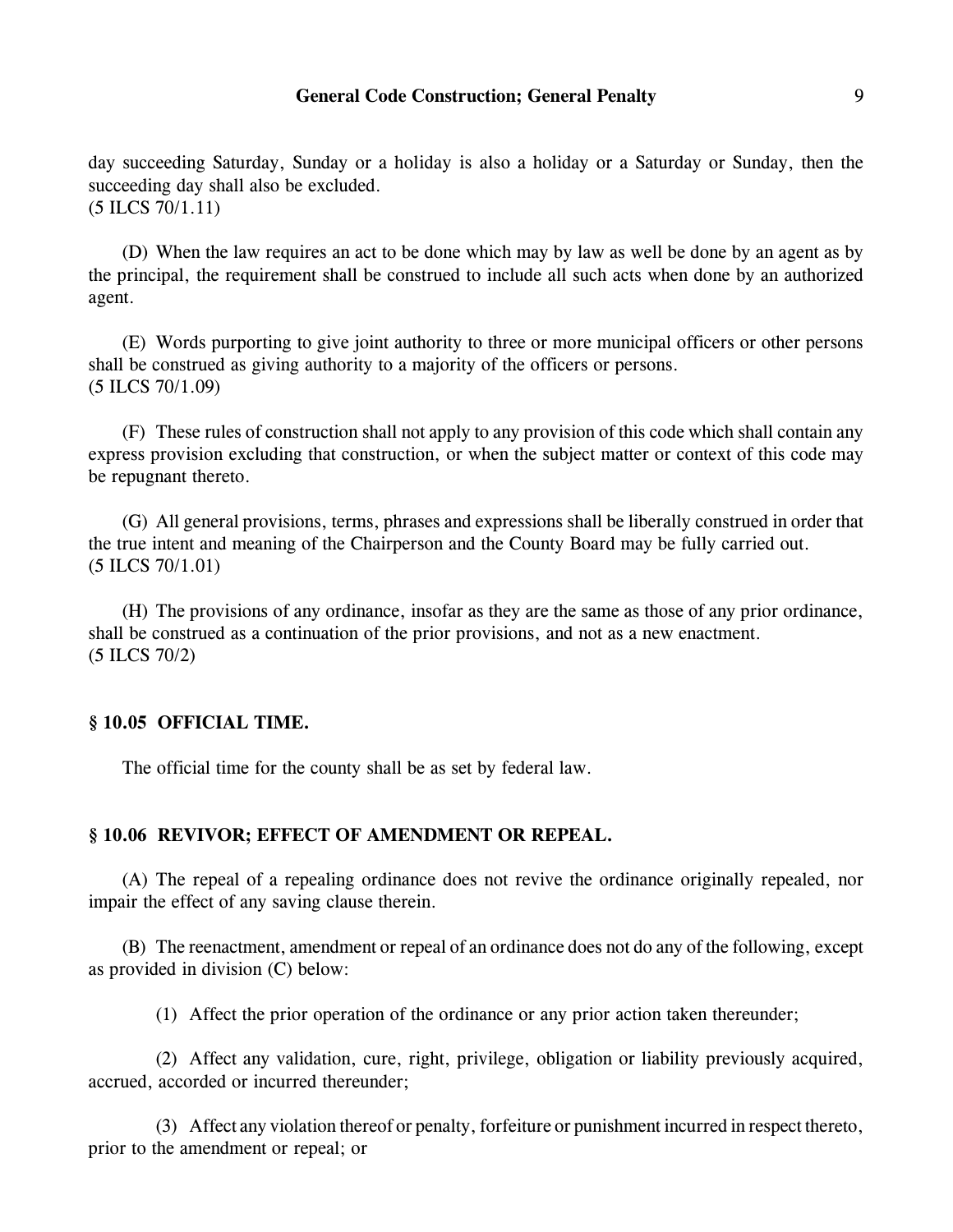(4) Affect any investigation, proceeding or remedy in respect of any privilege, obligation, liability, penalty, forfeiture or punishment. The investigation, proceeding or remedy may be instituted, continued or enforced, and the penalty, forfeiture or punishment imposed, as if the ordinance had not been repealed or amended.

(C) If the penalty, forfeiture or punishment for any offense is reduced by a reenactment or amendment of an ordinance, the penalty, forfeiture or punishment, if not already imposed, shall be imposed according to the ordinance as amended.

#### **§ 10.07 REFERENCE TO OTHER SECTIONS.**

(A) Wherever in a penalty section reference is made to a violation of a section or an inclusive group of sections, the reference shall be construed to mean a violation of any provision of the section or sections included in the reference.

(B) References in this code to action taken or authorized under designated sections of this code include, in every case, action taken or authorized under the applicable legislative provision which is superseded by this code.

(C) Whenever in one section reference is made to another section hereof, the reference shall extend and apply to the section referred to as subsequently amended, revised, recodified or renumbered unless the subject matter is changed or materially altered by the amendment or revision and the context clearly indicates that the reference to the section as amended or revised was not intended.

# **§ 10.08 CONFLICTING PROVISIONS.**

If the provisions of different codes, chapters or sections of these codified ordinances conflict with or contravene each other, the provisions bearing the latest passage date shall prevail. If the conflicting provisions bear the same passage date, the conflict shall be construed so as to be consistent with the meaning or legal effect of the questions of the subject matter taken as a whole.

### **§ 10.09 AMENDMENTS TO CODE.**

All ordinances passed subsequent to this code which amend, repeal or in any way affect this code may be numbered in accordance with the numbering system of this code and printed for inclusion herein, or in the case of repealed chapters, sections and divisions, or any part thereof, by subsequent ordinances, the repealed portions may be excluded from the code by the omission from reprinted pages affected thereby, and the subsequent ordinances as numbered and printed or omitted, in the case of repeal, shall be prima facie evidence of subsequent ordinances until this code of ordinances and subsequent ordinances numbered or omitted are re-adopted as a new code of ordinances by the County Board.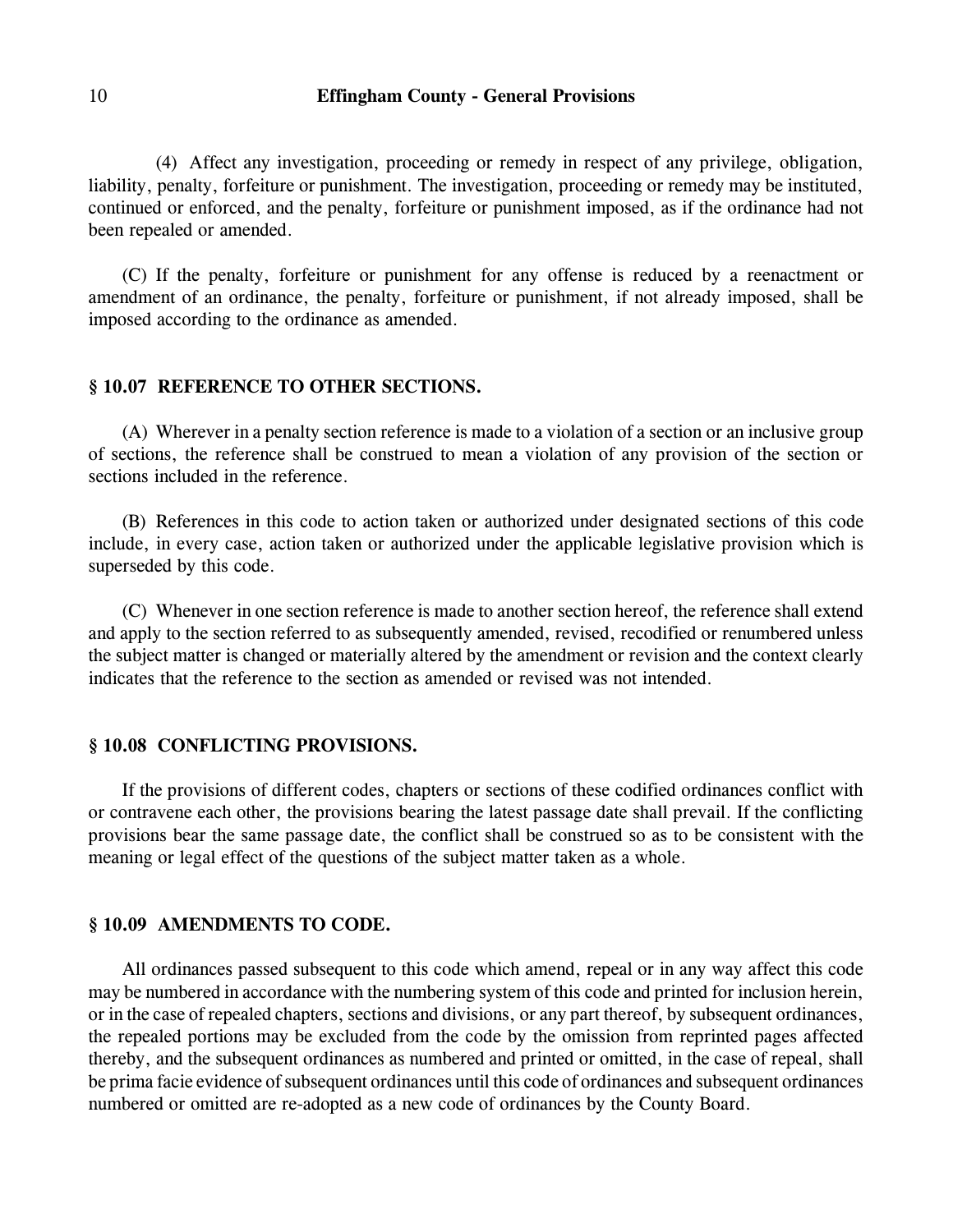### **§ 10.10 SEVERABILITY.**

If any provisions of a section of these codified ordinances or the application thereof to any person or circumstance is held invalid, the invalidity shall not affect other provisions or applications of the section or related sections which can be given effect without the invalid provision or application, and to this end the provisions are severable.

# **§ 10.11 REFERENCE TO PUBLIC OFFICE OR OFFICER.**

Reference to a public office or officer shall be deemed to apply to any office, officer or employee of the county exercising the powers, duties or functions contemplated in the provision, irrespective of any transfer of functions or change in the official title of the functionary. Such references shall also include the designee or agent of any such officer or office, unless the law or the context clearly requires otherwise.

### **§ 10.12 ERRORS AND OMISSIONS.**

If a manifest error is discovered consisting of the misspelling of any word or words, the omission of any word or words necessary to express the intention of the provisions affected, the use of a word or words to which no meaning can be attached, or the use of a word or words when another word or words was clearly intended to express the intent, the spelling shall be corrected, and the word or words supplied, omitted or substituted as will conform with the manifest intention, and the provision shall have the same effect as though the correct words were contained in the text as originally published. No alteration shall be made or permitted if any question exists regarding the nature or extent of the error.

# **§ 10.13 ORDINANCES REPEALED.**

This code, from and after its effective date, shall contain all of the provisions of a general nature pertaining to the subjects herein enumerated and embraced. All prior ordinances pertaining to the subjects treated by this code shall be deemed repealed from and after the effective date of this code of ordinances.

### **§ 10.14 ORDINANCES UNAFFECTED.**

All ordinances of a temporary or special nature (including, but not limited to tax levy ordinances; appropriation ordinances; ordinances relating to boundaries and annexations; franchise ordinances and other ordinances granting special rights to persons or corporations; contract ordinances and ordinances authorizing the execution of a contract or the issuance of warrants; salary ordinances; ordinances establishing, naming or vacating streets, alleys or other public places; improvement ordinances; bond ordinances; ordinances relating to elections; ordinances relating to the transfer or acceptance of real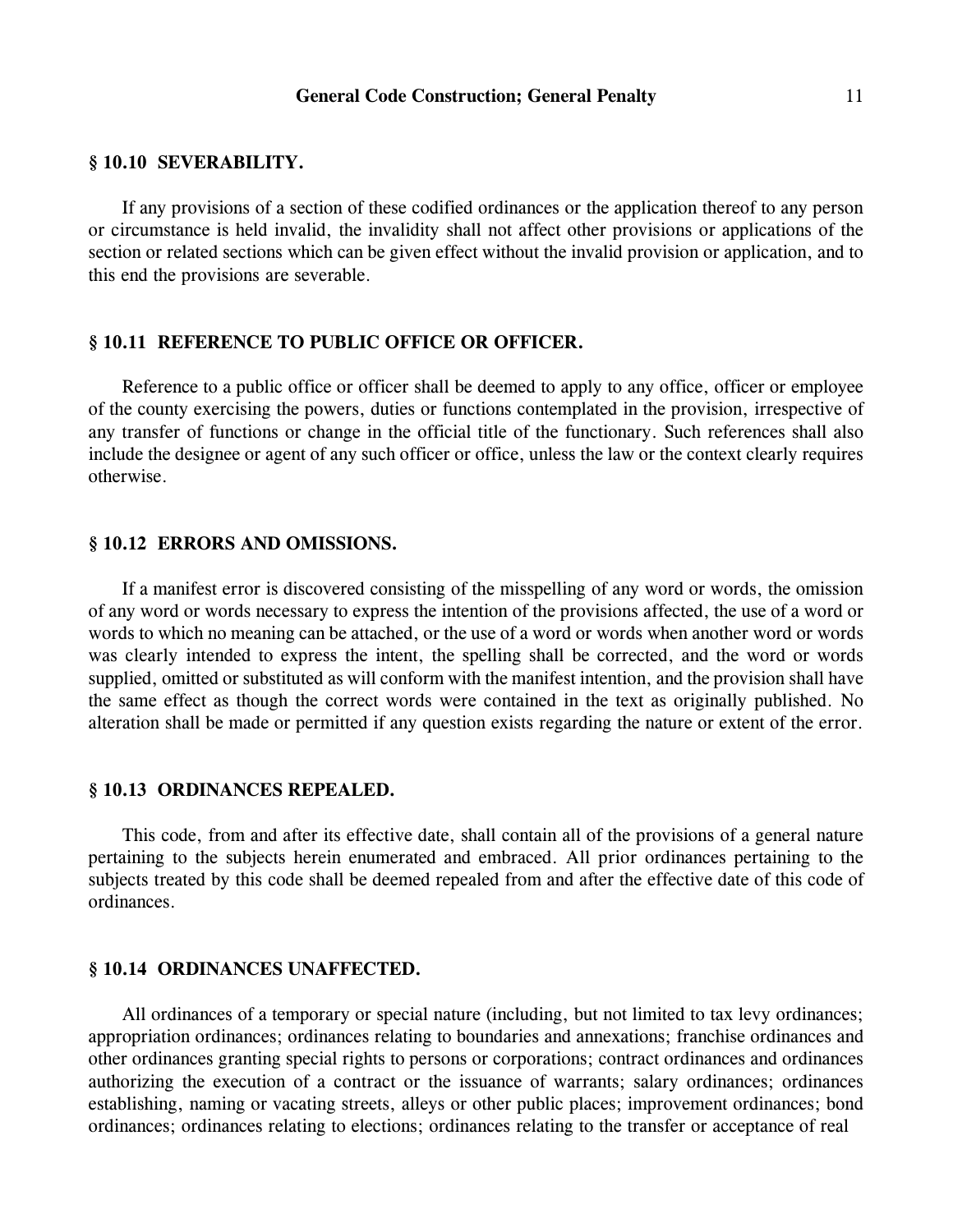estate by or from the county; and all special ordinances) as well as any other ordinances pertaining to subjects not enumerated and embraced in this code of ordinances, shall remain in full force and effect unless herein repealed expressly or by necessary implication.

# **§ 10.15 ORDINANCES SAVED.**

Whenever an ordinance by its nature either authorizes or enables the County Board or a certain county officer or employee to make additional regulations for the purpose of carrying out the intent of the ordinance, all regulations of a similar nature serving that purpose effected prior to the codification and not inconsistent thereto, shall remain in effect and are saved.

# **§ 10.16 TECHNICAL CODES.**

Whenever any technical codes are incorporated herein by reference, any subsequent amendments or revisions to such technical codes shall automatically become a part of this code and shall be made available for public inspection by the county. Further, to the extent of any conflict between the technical provisions of this code and any technical codes adopted by reference, the most restrictive provision shall prevail.

### **§ 10.17 HISTORICAL AND STATUTORY REFERENCES.**

(A) As histories for the code sections, the specific number and passage date of the original ordinance, and the amending ordinances, if any, are listed following the text of the code section. Example:

(Ord. 10, passed 5-13-1960; Ord. 15, passed 1-1-1970; Ord. 20, passed 1-1-1980; Ord. 25, passed 1-1-1985)

(B) (1) An "ILCS" cite included in the history indicates that the text of the section reads either verbatim or substantially the same as the statute. Example: (65 ILCS 5/3.1-2-1)

(2) An "ILCS" cite set forth as a "statutory reference" following the text of the section indicates that the reader should refer to that statute for further information. Example:

#### **§ 38.04 PUBLIC RECORDS AVAILABLE.**

The county shall make available to any person for inspection or copying all public records, as provided in the Illinois Freedom of Information Act. *Statutory reference:*

*Freedom of Information Act, see 5 ILCS 140/1 et seq*.